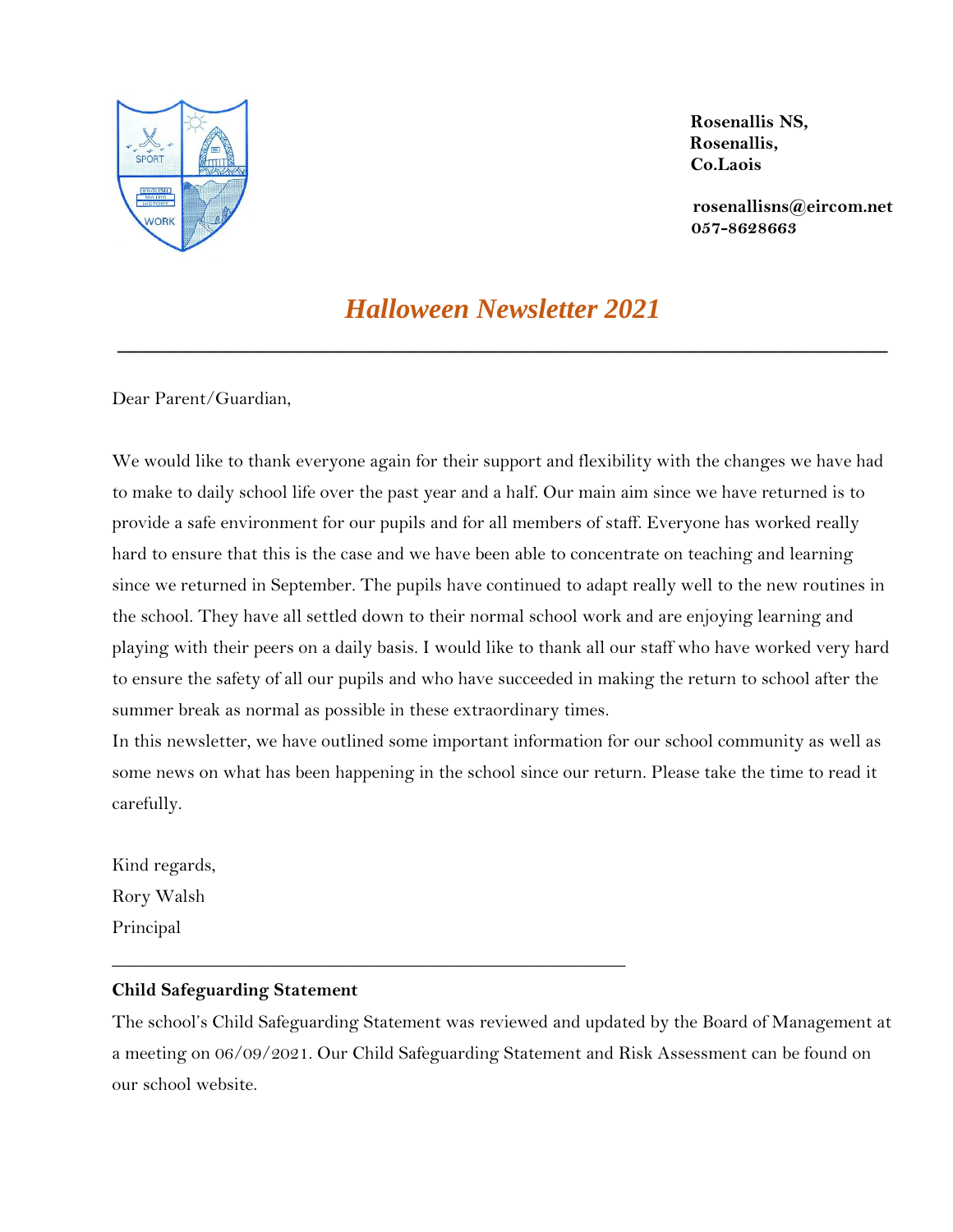The school has also updated its Covid-19 Response Plan. This updated policy can also be found on the school website.

\_\_\_\_\_\_\_\_\_\_\_\_\_\_\_\_\_\_\_\_\_\_\_\_\_\_\_\_\_\_\_\_\_\_\_\_\_\_\_\_\_\_\_\_\_\_\_\_\_\_\_\_\_\_\_\_\_\_\_\_\_\_\_\_\_\_\_\_\_\_\_\_\_\_\_\_\_\_\_\_\_\_\_

### **Inspectorate Visit**

We had a visit from our District Inspector from the Department of Education on October 5<sup>th</sup>. He inspected our Covid-19 related health and safety procedures, as well as our Child Protection procedures. We received top marks. The final inspection report will be made available on our website under the Latest News tab as soon as we receive it.

\_\_\_\_\_\_\_\_\_\_\_\_\_\_\_\_\_\_\_\_\_\_\_\_\_\_\_\_\_\_\_\_\_\_\_\_\_\_\_\_\_\_\_\_\_\_\_\_\_\_\_\_\_\_\_\_\_\_\_\_\_\_\_\_\_\_\_\_\_\_\_\_\_\_\_\_\_\_\_\_\_\_\_

## **Communication**

At the moment, visitors have very limited access to the school. If parents need to contact their child's class teacher, please email them and they will arrange a phone call with you at a time that suits you both. Please give the class teacher time to respond to your message. Alternatively, Geraldine, our secretary, is available to take calls and messages on Tuesdays and Thursdays, from 9.15 – 12.45. The school has a website that can be accessed on www.rosenallisns.com. This website will be updated regularly with news and items about daily life in the school. We hope that you enjoy visiting it in the weeks and months ahead. The school will also distribute a newsletter for parents on a regular basis during the school year. This will be distributed on the school website and via email in our efforts to be a greener school.

Please email your child's teacher or send them a note if your child is absent, as we are required to keep a record relating to all absences.

\_\_\_\_\_\_\_\_\_\_\_\_\_\_\_\_\_\_\_\_\_\_\_\_\_\_\_\_\_\_\_\_\_\_\_\_\_\_\_\_\_\_\_\_\_\_\_\_\_\_\_\_\_\_\_\_\_\_\_\_\_\_\_\_\_\_\_\_\_\_\_\_\_\_\_\_\_\_\_\_\_\_\_

# **Ventilation**

Schools have been advised to continue to maintain good ventilation in classrooms to help reduce the risk of COVID-19 transmission. As a result, we will be keeping windows and doors open as we move into the cooler winter months. We will heat the school and the classrooms as usual but with open doors and windows the classrooms will be cooler than normal. We ask that pupils dress appropriately for the weather. Please wear layers and bring coats, hats and scarves to school when the weather is cold. Pupils will be allowed to wear their coats inside if they need to.

\_\_\_\_\_\_\_\_\_\_\_\_\_\_\_\_\_\_\_\_\_\_\_\_\_\_\_\_\_\_\_\_\_\_\_\_\_\_\_\_\_\_\_\_\_\_\_\_\_\_\_\_\_\_\_\_\_\_\_\_\_\_\_\_\_\_\_\_\_\_\_\_\_\_\_\_\_\_\_\_\_\_\_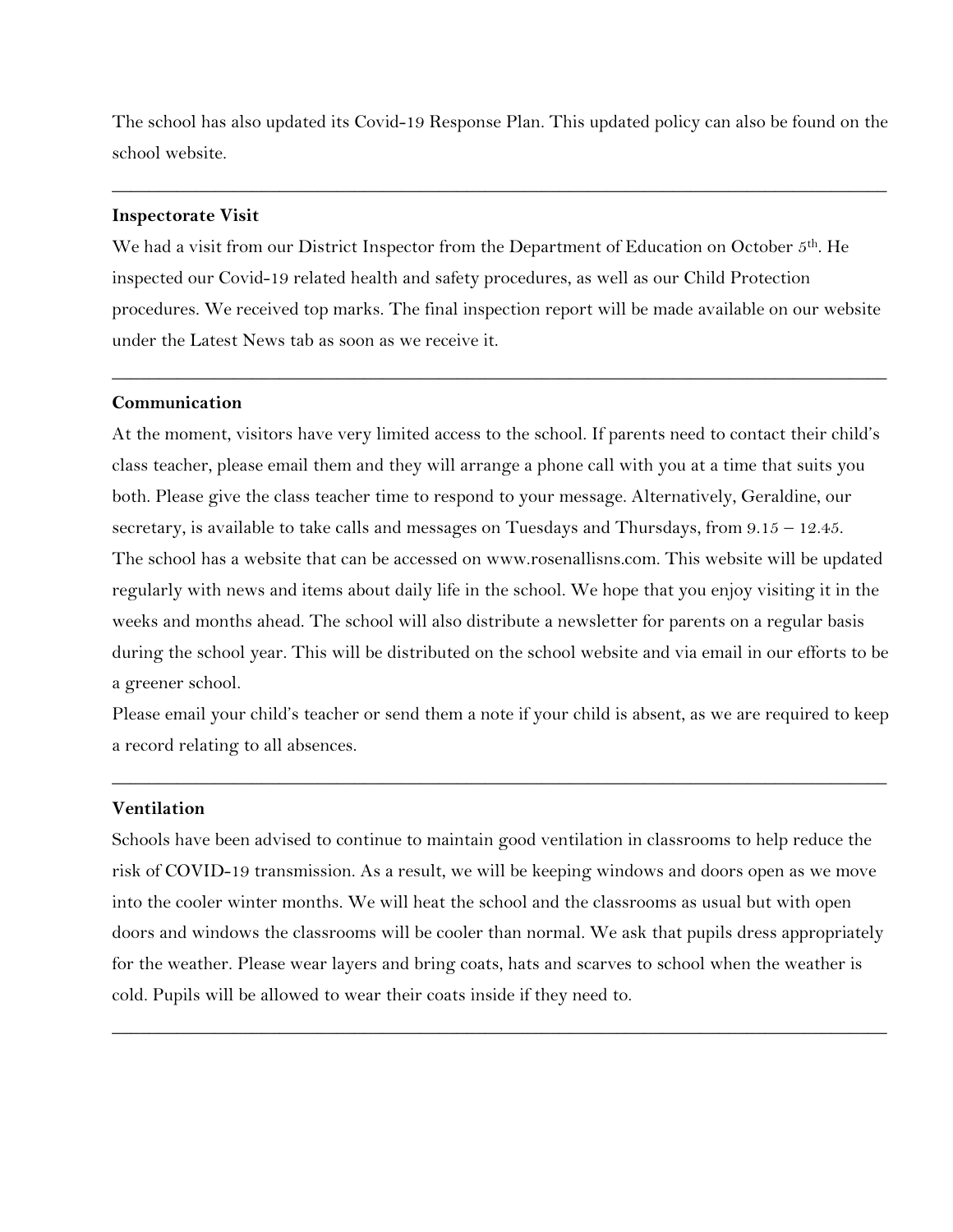#### **Substitute Teacher Shortage**

Unfortunately, there is a national shortage of substitute teachers. This is more of an issue than normal for schools as we cannot split classes up in the event that their teacher is absent without cover (classes cannot be sent to other classrooms due to Covid-19 guidelines). Current guidance from the Department of Education directs us to use our Special Education Teacher as cover for absent teachers where necessary. However, if more than one teacher is absent on a given day and there are no substitute teachers available, we have been told that we have no option but to send the classes for whom there is no teacher home. We hope to avoid this situation by all means possible, but I feel it is important to make you aware of this possibility.

# **Safety Notice**

The school opens to receive pupils at 9.10am. No responsibility is accepted for pupils arriving before that time.

\_\_\_\_\_\_\_\_\_\_\_\_\_\_\_\_\_\_\_\_\_\_\_\_\_\_\_\_\_\_\_\_\_\_\_\_\_\_\_\_\_\_\_\_\_\_\_\_\_\_\_\_\_\_\_\_\_\_\_\_\_\_\_\_\_\_\_\_\_\_\_\_\_\_\_\_\_\_\_\_\_\_\_

\_\_\_\_\_\_\_\_\_\_\_\_\_\_\_\_\_\_\_\_\_\_\_\_\_\_\_\_\_\_\_\_\_\_\_\_\_\_\_\_\_\_\_\_\_\_\_\_\_\_\_\_\_\_\_\_\_\_\_\_\_\_\_\_\_\_\_\_\_\_\_\_\_\_\_\_\_\_\_\_\_\_\_

**\_\_\_\_\_\_\_\_\_\_\_\_\_\_\_\_\_\_\_\_\_\_\_\_\_\_\_\_\_\_\_\_\_\_\_\_\_\_\_\_\_\_\_\_\_\_\_\_\_\_\_\_\_\_\_\_\_\_\_\_\_\_\_\_\_\_\_\_\_\_\_\_\_\_\_\_\_\_\_\_\_\_\_**

#### **Healthy Eating**

We encourage children to bring healthy lunches and snacks to school.

#### **Parent/Teacher Meetings**

Parent/Teacher meetings will take place in late November and early December. Current guidance is to conduct these over the phone. We will be in touch with more details after the mid-term break.

\_\_\_\_\_\_\_\_\_\_\_\_\_\_\_\_\_\_\_\_\_\_\_\_\_\_\_\_\_\_\_\_\_\_\_\_\_\_\_\_\_\_\_\_\_\_\_\_\_\_\_\_\_\_\_\_\_\_\_\_\_\_\_\_\_\_\_\_\_\_\_\_\_\_\_\_\_\_\_\_\_\_\_

## **Confirmation and First Communion**

 $6<sup>th</sup> Class, along with last year's graduates, received the Sacramento of Conformation on Saturday 18<sup>th</sup>$ September and 3<sup>rd</sup> Class received the Sacrament of the Eucharist on Saturday 2<sup>nd</sup> October. Many thanks to Mr. Reynolds and Ms. Doyle, all the pupils and parents, Fr. Walshe and to Margaret McDonald for helping make the Confirmation and Communion very memorable days for all of the children. While our celebrations were very different to other years, all of the children really enjoyed their day.

\_\_\_\_\_\_\_\_\_\_\_\_\_\_\_\_\_\_\_\_\_\_\_\_\_\_\_\_\_\_\_\_\_\_\_\_\_\_\_\_\_\_\_\_\_\_\_\_\_\_\_\_\_\_\_\_\_\_\_\_\_\_\_\_\_\_\_\_\_\_\_\_\_\_\_\_\_\_\_\_\_\_\_

## **In-School Activities**

We are eagerly awaiting the resumption of Cumann na mBunscol fixtures, which we hope will recommence this school year, along with after school sports training sessions. In the meantime, all